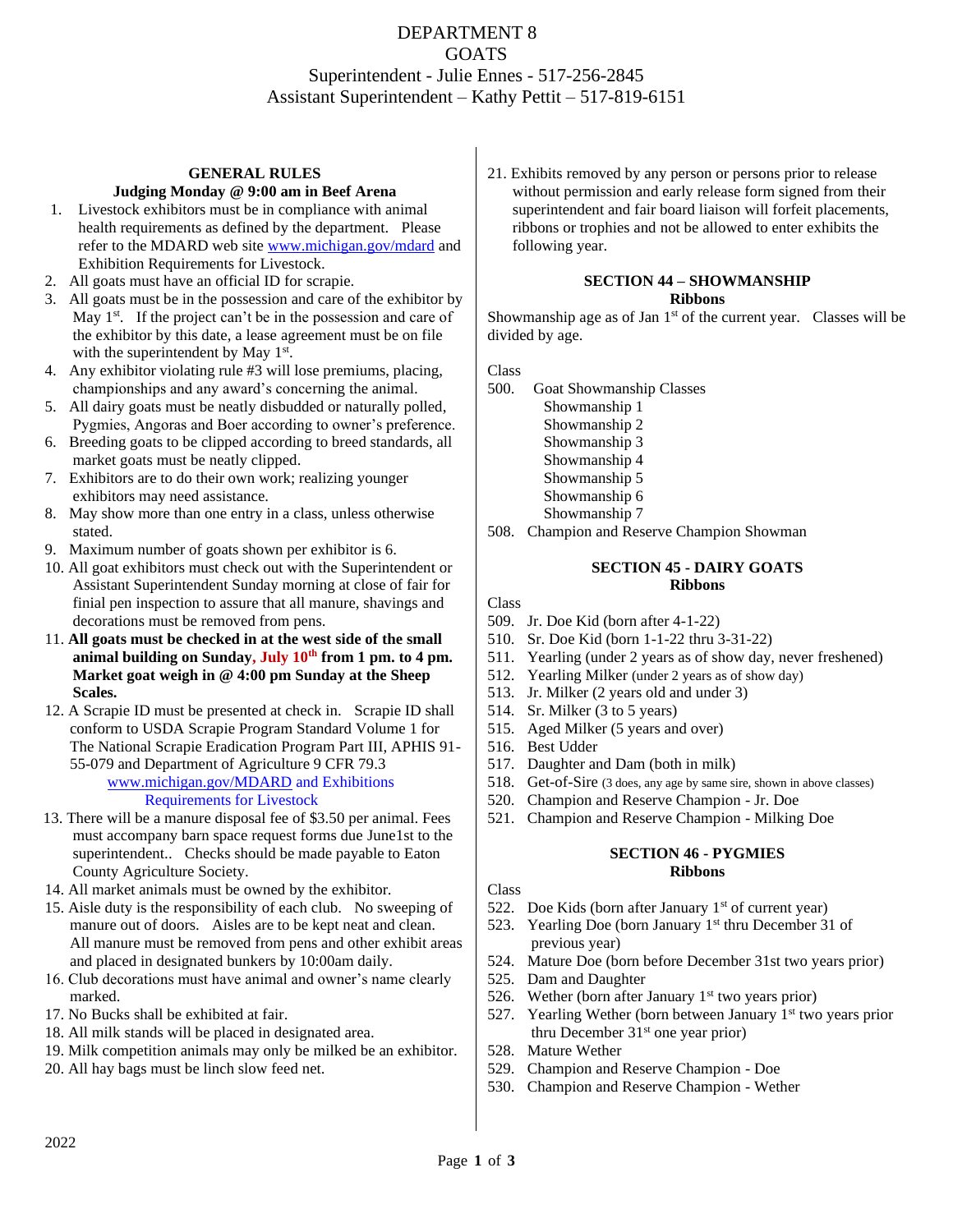# DEPARTMENT 8 GOATS Superintendent - Julie Ennes - 517-256-2845 Assistant Superintendent – Kathy Pettit – 517-819-6151

### **SECTION 47 - BOER Ribbons**

Class

- 531. Doe Kids (born after January  $1<sup>st</sup>$  of current year)
- 532. Yearling Doe (born before January  $1<sup>st</sup>$  of current year, never bred)
- 533. Mature Doe
- 534. Champion and Reserve Champion Doe

### **SECTION 48 – ALL OTHER Ribbons**

# **Class**

- 540. Doe Kids (born after January  $1<sup>st</sup>$  of current year), (to include Angora Wethers)
- 541. Yearling Doe (born before January  $1<sup>st</sup>$  of current year, never bred), (to include Angora Wethers)
- 542. Mature Doe (to include Angora Wethers)
- 543. Champion and Reserve Champion

### **SECTION 49 - MARKET GOATS Ribbons**

- 1. Only two market goats per exhibitor may be sold in sale.
- 2. Wethers under 1 year of age may be shown.
- 3. All market goats must be tattooed or tagged.
- 4. Champion and Reserve Champion must be sold in the sale.
- 5. **Weigh-in at 4:00 pm. Sunday.**
- 6. When entering market goats indicate the section  $&$  Class # 550. (weight class will be determined after weigh-in).
- 7. Feeders may not be sold in sale.

# Class

- 550. All market goats will be placed in one of the following classes after weigh-in (550 is not a premium class)
	- 536. Feeder Goat 30 pounds and under
	- 537. Lightweight Market Goat
	- 538. Middleweight Market Goat
	- 539. Heavyweight Market Goat
- 551. Champion and Reserve Champion Market Goat

# **SECTION 50 - DRIVING & PACK SUITABILITY Ribbons**

- 1. Goats shown in driving & pack suitability can't be shown in breed or market class.
- 2. Goats shown in class 562 & 565, must also show in one driving or pack class appropriate for years of training.

## **SMALL BREEDS (PYGMY, NIGERIAN OR MINI FAINTERS SIZE)**

Class

- 560. Jr. Driving and Pack Suitability (0-12 months)
- 561. Intermediate Driving & Pack Suitability (13-24 months)
- 562. Sr. Driving and Pack Suitability (over 24 months)

# **LARGE BREEDS**

- 563. Jr. Driving and Pack Suitability (0-12 months)
- 564. Intermediate Driving & Pack Suitability (13-24 months)
- 565. Sr. Driving and Pack Suitability (over 24 months)
- 566. Champion & Reserve Champion Driving & Pack Suitability

## **SECTION 51 - DRIVING GOATS**

- 570. Driving lines obey voice or rein commands, harness opt
- 571. Beginning Driving goat pulling a cart or stone boat with 1 to 12 months driving experience.
- 572. Intermediate Driving goat pulling a cart or stone boat with 13 to 24 months driving experience
- 573. Advanced Driving goat pulling a cart or stone boat with more than 24 months driving experience
- 574. Champion and Reserve Champion Driving

### **SECTION 52 - PACK GOAT CLASSES Ribbons**

- 1. No more than two entries per class per exhibitor, meeting suitability and pack standards.
- 2. Goats shown in pack class may not be shown in a breed or market class.
- 3. Animal age for showing is age of animal on show day.
- 4. Judge will follow guideline sheet for items needed in pack and also type of pack needed.

(Guideline sheet available at the extension office)

Class

- 580. Pack Goat in training under 1 year of age. Required to carry empty pack and use a lead through obstacle course
- 581. Yearling pack goat one year and under two years
- 582. Pack goat two years and over with 1 to 2 years 'experience.
- 583. Pack goat 2 years and older with 2 to 3 years' experience
- 584. Pack goat 2 years & older with 4 or more years' experience
- 585. Team Pack Goat 2 animals carrying appropriate road packs in the course at same time
- 586. Champion and Reserve Champion Pack Goat